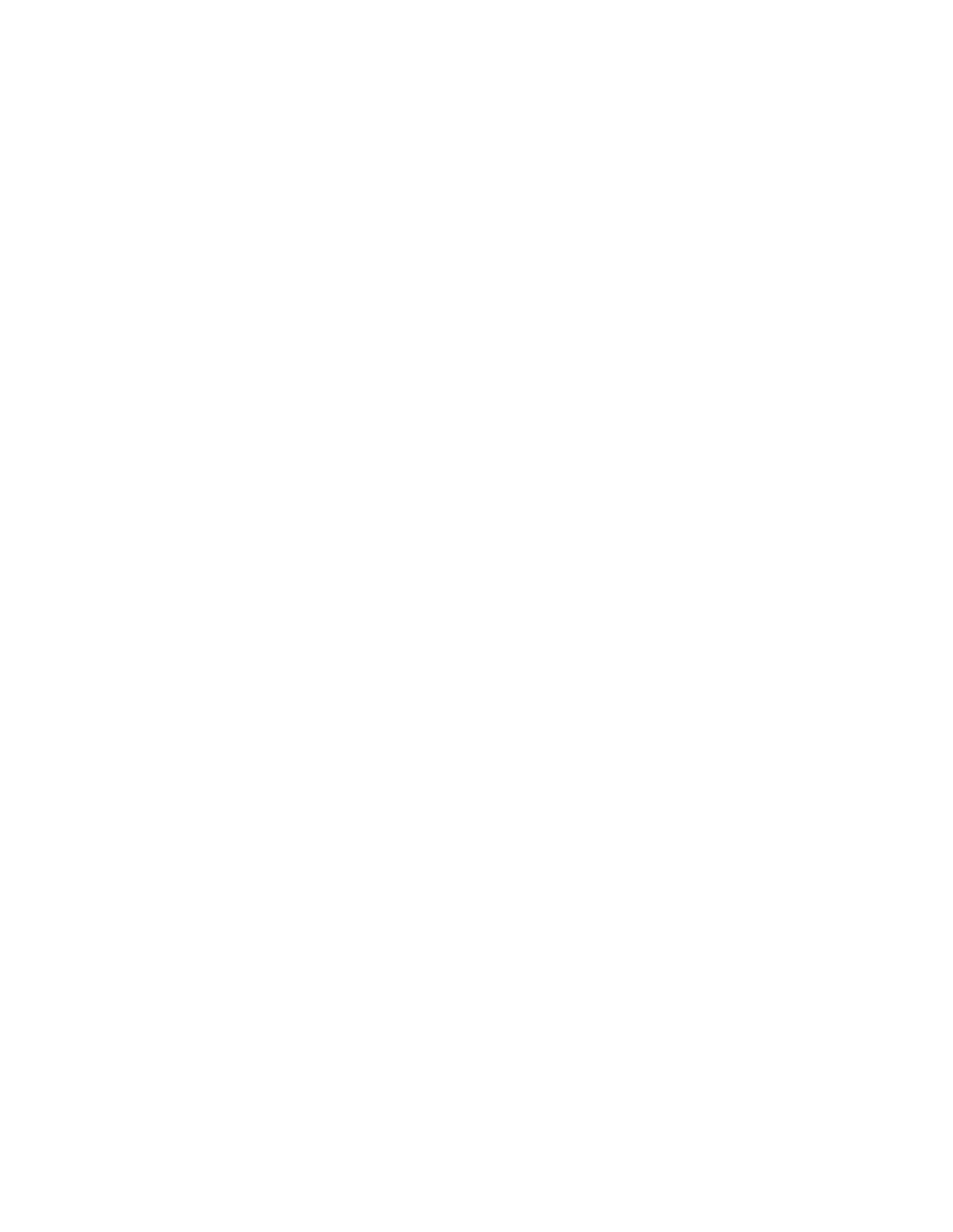#### **Statement by Paulo Guedes Minister of Economy, Brazil**

## **On behalf of the Constituency comprising Brazil, Cabo Verde Dominican Republic, Ecuador, Guyana, Haiti, Nicaragua, Panama, Suriname, Timor-Leste, and Trinidad and Tobago**

### **International Monetary and Financial Committee October 14, 2021**

Continued progress in vaccination is the most important factor behind a strong and lasting economic recovery.

#### Policy support remains critical, but focus should gradually shift towards fiscal sustainability

**The global economy continues to recover, despite concerns with a resurging pandemic**. Renewed pandemic-related restrictions combined with a strong rebound in demand have led to global supply bottlenecks, dampening the pace of recovery (notably for EMEs) and putting upward pressure on inflation. On the positive side, commodity-exporting countries initially benefited from improved terms of trade, a situation which has partially reversed. The vaccination gap between advanced economies (AEs) and emerging market economies (EMEs) is closing, potentially reducing scarring in EMEs. While we take note of the upward revisions in potential growth for some AEs, we call attention to the dynamic impact of structural reforms in many EMEs, where the focus is shifting from emergency assistance to well-targeted support and medium-term fiscal frameworks. That said, low-income countries (LICs) still face sizeable vaccination rollout challenges, including from limited access to vaccines, and should receive full support from the international community to improve both their economic and health prospects, ultimately impacting global resilience to the pandemic.

**Labor market performance is expected to improve.** Enhanced vaccination coverage and better targeted income support will boost labor market participation and open employment opportunities in the services sector. As mobility increases, informal labor markets in EMEs and LICs will likely recover at a strong pace, leading to a reduction in unemployment. Consequently, with the labor market improving more consistently, governments should pursue structural reforms to close the gap between informal and formal markets, boost fiscal revenues, and enhance the coverage of social protection schemes. Indeed, better targeted spending and higher revenue collection will improve economic fundamentals and strengthen buffers, which will be critical once the global economy shifts towards tighter financial conditions.

**Inflation pressures have been persistent in many countries, raising the stakes for monetary policy in the context of a still fragile recovery**. Goods and food price inflation has been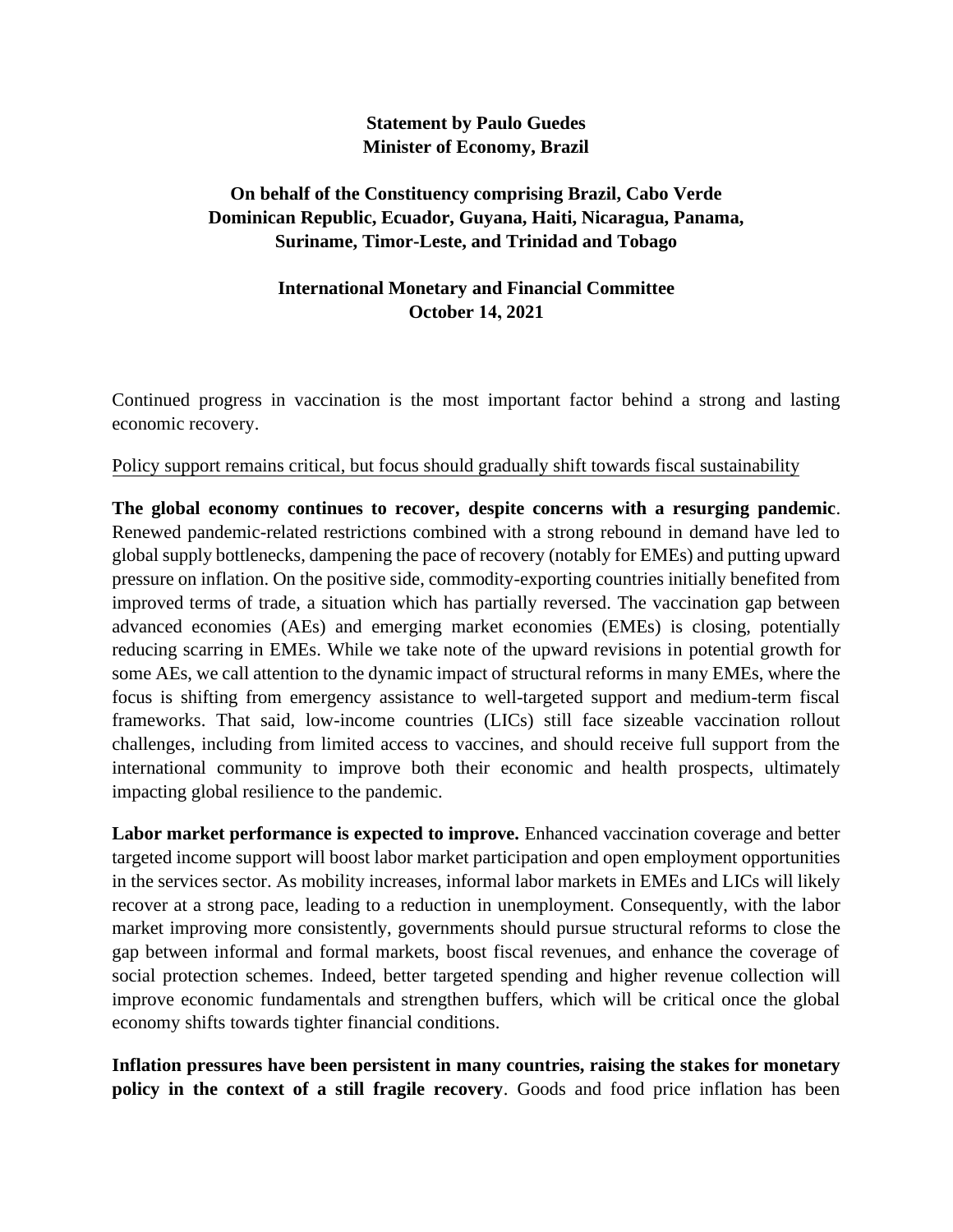significant and encompasses core items in the consumption basket. The marked rise in energy prices is adding to the inflationary pressures. The lagged response of labor market participation could also add pressures to services sector inflation down the road. Several central banks in EMEs are tightening monetary policy, as needed, to anchor inflation expectations and ensure that potential growth is not affected by adverse inflationary dynamics. Central banks in major AEs have so far stressed the temporary nature of the inflation acceleration while signaling the intention to taper large-scale asset purchase programs sooner than earlier expected. Tapering and the removal of quantitative support in major AEs should be carefully calibrated and communicated to avoid disruptive market dynamics and spillovers. However, policymakers must remain mindful of potential disorderly movements as the world economy transitions away from a prolonged period of extremely easy financial conditions.

**We agree that global financial conditions have not worsened since our previous meeting**. Indeed, financial conditions remain accommodative on the back of continued policy support to cope with a resurging pandemic. While credit conditions have not deteriorated, tail risks continue elevated. Easy financial conditions could be feeding excessive leverage and unsustainable asset prices, particularly in nonbank financial institutions. On the other hand, the resilience of the banking sector has so far been key to cope with the pandemic.

**Commitment to medium-term fiscal sustainability remains critical to increase the credibility of policy frameworks, enhance market confidence, and facilitate access to financing**. This approach requires mapping out medium- and long-run strategies to preserve (or in some cases restore) public debt sustainability. While we understand the risk of premature withdrawal of fiscal support, especially in countries that are experiencing a weak recovery, public spending profligacy must be avoided.

#### Brazil: a strong rebound calls for well-calibrated policies

**Brazil's swift, comprehensive, and forceful policy response was key to mitigate the impact of the Covid-19 shock and set the stage for a strong economic recovery**. To fight the social and economic fallout from the pandemic, the government launched a host of fiscal, monetary, and financial support measures that stood out among peers. As a result, in 2020, the Brazilian economy shrunk by less than half of what was projected by the Fund mid-year, and a strong recovery has been under way since the second half of last year. Although a second wave of Covid-19 in the first quarter of 2021 posed additional challenges, a new round of policy support measures effectively countered the social and economic impact of this second shock. Among the actions undertaken, a new, better targeted round of emergency aid was provided, the job-retention program was relaunched, measures to secure sufficient budgetary outlays were taken, an expeditious process for the acquisition of health equipment and inputs was adopted, import tariffs on some essential items were waived until the end of the year, and the program to support 5.3 million micro and small businesses was made permanent.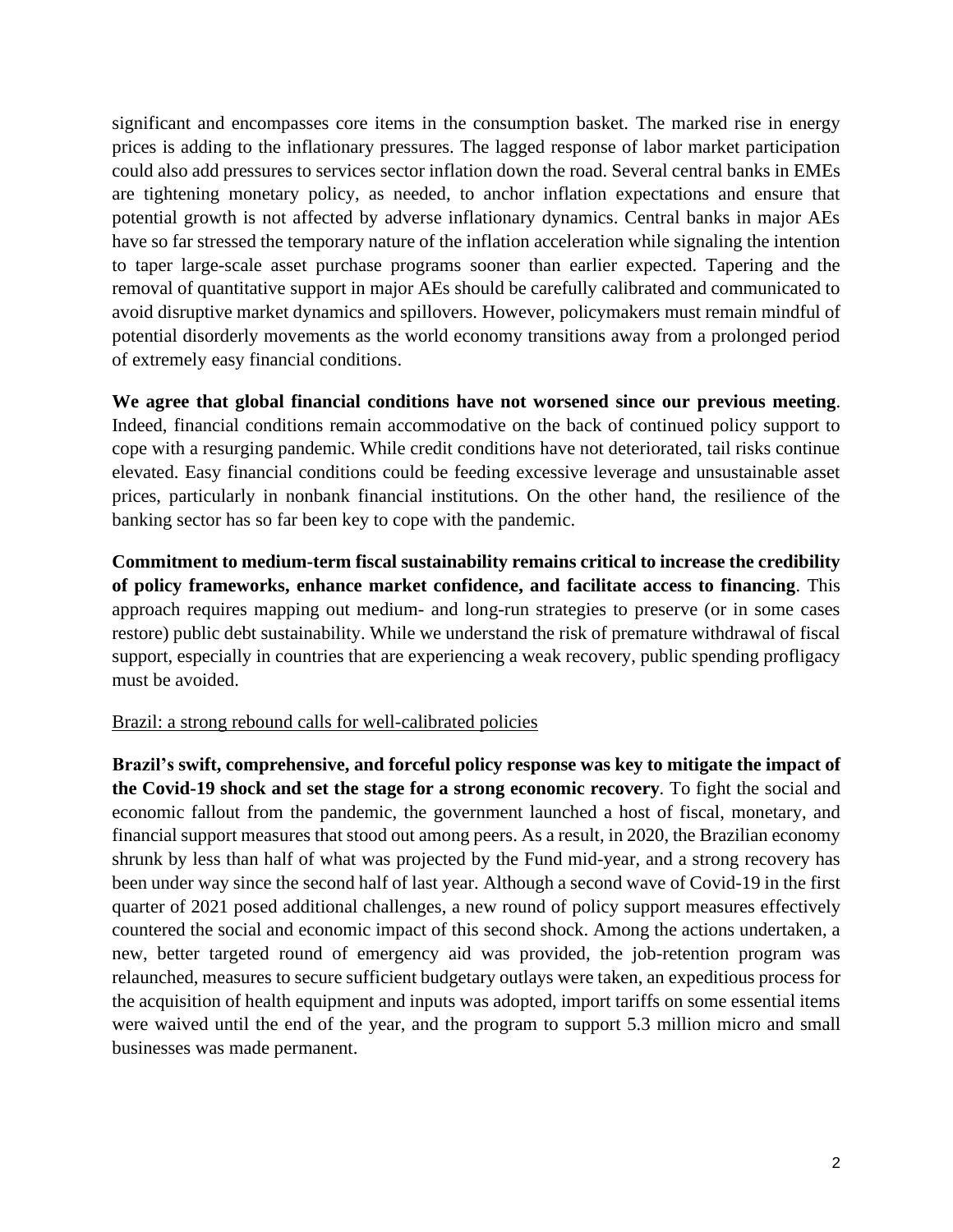**With an effective vaccination rollout and the second wave of Covid-19 now under control, Brazil is well positioned for robust economic growth this year.** Vaccination in Brazil has picked up steam and, as of October, more than 90 percent of the adult population was at least partially inoculated, a level higher than in many AEs, and more than 60 percent of the adult population was fully vaccinated. Brazil may soon have one of the highest rates of fully vaccinated population among the largest countries, given the increased supply of vaccines, capillarity of the public health sector network, and very low vaccination hesitancy. Coverage of immunization in Brazil is becoming an important factor behind the country's strong economic performance.

**The drive to implement structural reforms has been sustained, even under adverse crisis conditions**. We have continued to pursue our agenda to remove obstacles for higher and more inclusive growth in Brazil. Among the many measures taken, the following stand out: the central bank autonomy; a new bankruptcy law; fiscal expenditure triggers; a new sanitation legal framework, which led to successful public service concessions; the consolidation of the investment partnership program, which has already accomplished 114 auctions and projects, with investment commitments of over US\$110 billion over the next years; an approved legal framework for privatizing Eletrobras, the largest electricity company in Latin America; a new natural gas law, which will enhance competition, increase investments and reduce prices; a sequence of ease of doing business laws, to further align our practices with best international standards; trade facilitation measures; a new export processing zone law; the startup and innovation law; and a new procurement law. Despite the ongoing successful implementation of our ambitious reform agenda, we remain focused on pushing further measures, with several important bills already sent to congress such as the tax reform, the public administration reform, the modernization of the electric sector, the regulation for issuance of infrastructure debentures, a new cabotage law, and the new legal framework for rails, as well as other measures to further improve the business environment.

**The Central Bank of Brazil (BCB) has reacted in line with its mandate to bring inflation back to the target by end-2022**. With economic activity gathering pace and the combination of higher commodity prices and exchange rate depreciation, price pressures proved more persistent than expected, leading inflation expectations for 2022 to start moving upwards. More recently, volatile components, such as electricity tariffs and food prices, have also been affected by adverse climate conditions in Brazil, adding further pressure to inflation. In March, a tightening cycle was launched, with the policy rate increasing by 425 bps since then to a level above the one prevailing previous to the pandemic. Given the asymmetry in the balance of risks, the BCB assessed that, assuming no changes in the conditioning factors, a series of interest hikes (up to a level above the neutral rate) is required for inflation to converge to the target by end-2022.

**In sum, Brazil has withstood the Covid-19 shock much better than many expected and is well positioned for a robust and lasting recovery**. Swift, forceful, and effective policy response is at the root of this performance. Despite the challenges posed by the global pandemic, we have remained fully committed to implementing our reform agenda to enhance competition, efficiency, and fairness in the economy.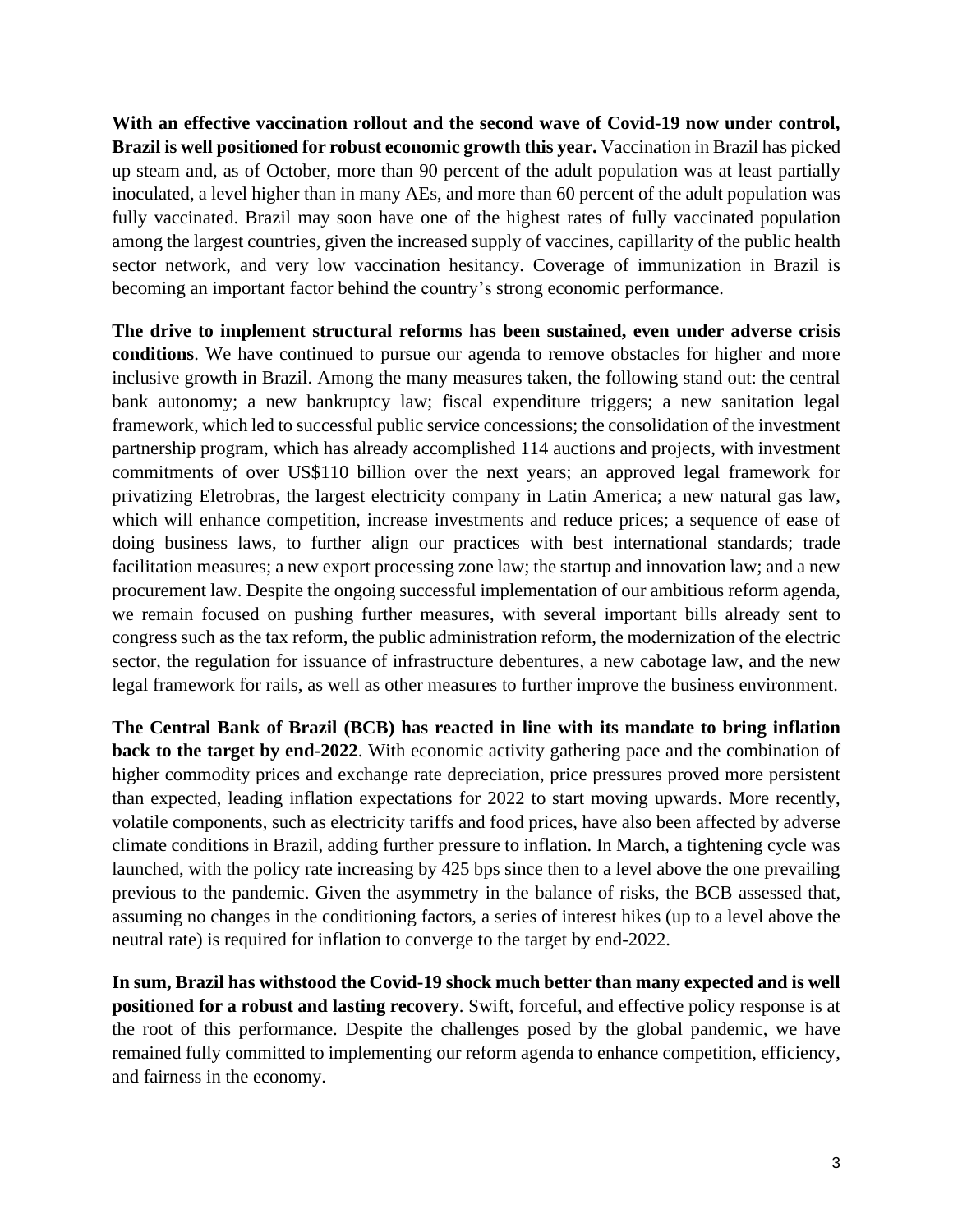#### The IMF has a key role to play in the global economic recovery

**We welcome the new general allocation of SDRs equivalent to US\$650 billion and commend the ongoing efforts to re-channel some of these resources to LICs and small and mid-sized middle-income countries (MICs)**. The Poverty Reduction and Growth Trust (PRGT) is a natural beneficiary for such an effort, and we call for a broader base of contributors to the PRGT, as demand from LICs for Fund concessional resources is expected to continue rising in the aftermath of the pandemic. We welcome the proposed Resilience and Sustainability Trust (RST), which would play an important role in supporting many developing countries that, with the pandemic, are facing greater challenges. Together with LICs, small developing states (SDS) and small and mid-sized MICs would benefit from additional Fund support to their reform efforts, helping them to achieve their sustainable development goals. Access to longer-maturity, lower-interest resources from the IMF would leverage structural reform commitments in the context of regular financial or non-financial IMF arrangements, fostering long-term economic transformation. Such resources would be particularly helpful to the so-called "forgotten middle," comprised by IMF members with little access to grants or concessional loans and often with no consistent access to international capital markets.

**The challenges posed by the recovery from the pandemic shock require that the Fund keep its focus on supporting countries' macroeconomic adjustment and structural reforms**. Threats to macroeconomic and financial stability, including to fiscal sustainability, have heightened with the pandemic crisis. The IMF has a unique role in the global financial architecture in providing in-depth macro-financial analysis and policy recommendations, focused on its core areas of expertise. While new challenges clearly within the IMF's core mandate should be taken on board, stretching beyond the Fund's capacity to deliver high quality work and trying to cover subjects that are under the purview of other specialized agencies and international fora would likely compromise the quality of IMF analysis and advice. Specifically, in the case of climate change, the Fund should direct its efforts to the macroeconomic and financial implications of mitigation, adaptation, and transition issues, where they are clearly macro-critical. Stepping outside its mandate and taking sides on controversial issues that are being negotiated by members in other international fora would be highly counterproductive.

**Several members are dealing with high debt levels and the Fund should be able to support their efforts**. Debt sustainability concerns and loss of market access by several countries in recent months bring a sense of urgency to the Fund's sovereign debt work program. We agree that this entails accelerating the work on the structural aspects of the existing debt resolution architecture and, especially, on improving Fund policies in support to sovereign debt operations. In this regard, it is very concerning that the implementation of the G-20 Common Framework has been facing many obstacles, calling for prompt action from all concerned. Relatedly, the Fund appropriately requires, to provide finance, specific and credible assurances on debt relief and/or financing from official bilateral creditors. This is an important safeguard for the IMF's resources. However, the requirements, in the current format, may be preventing member countries that are undertaking